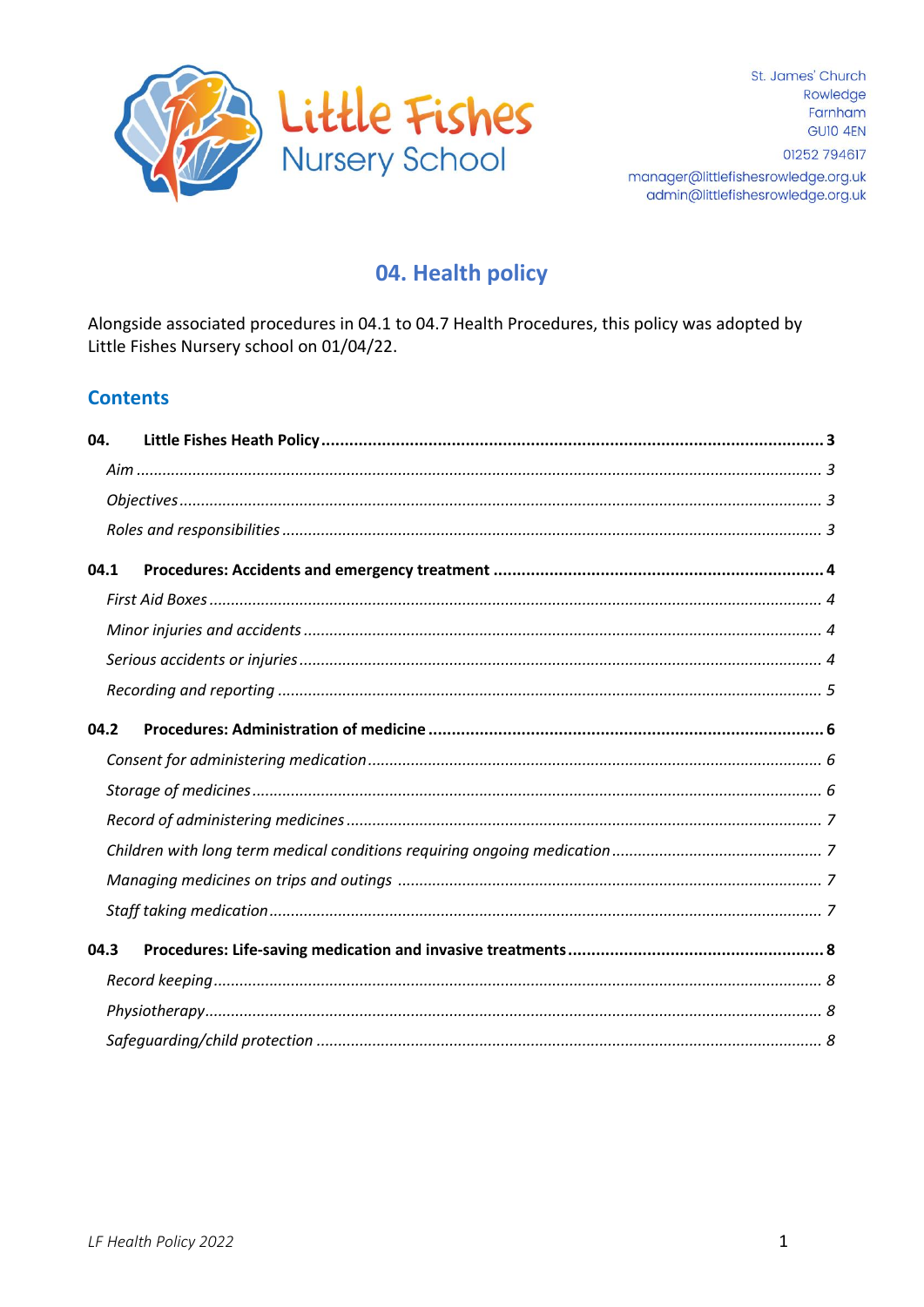<span id="page-1-0"></span>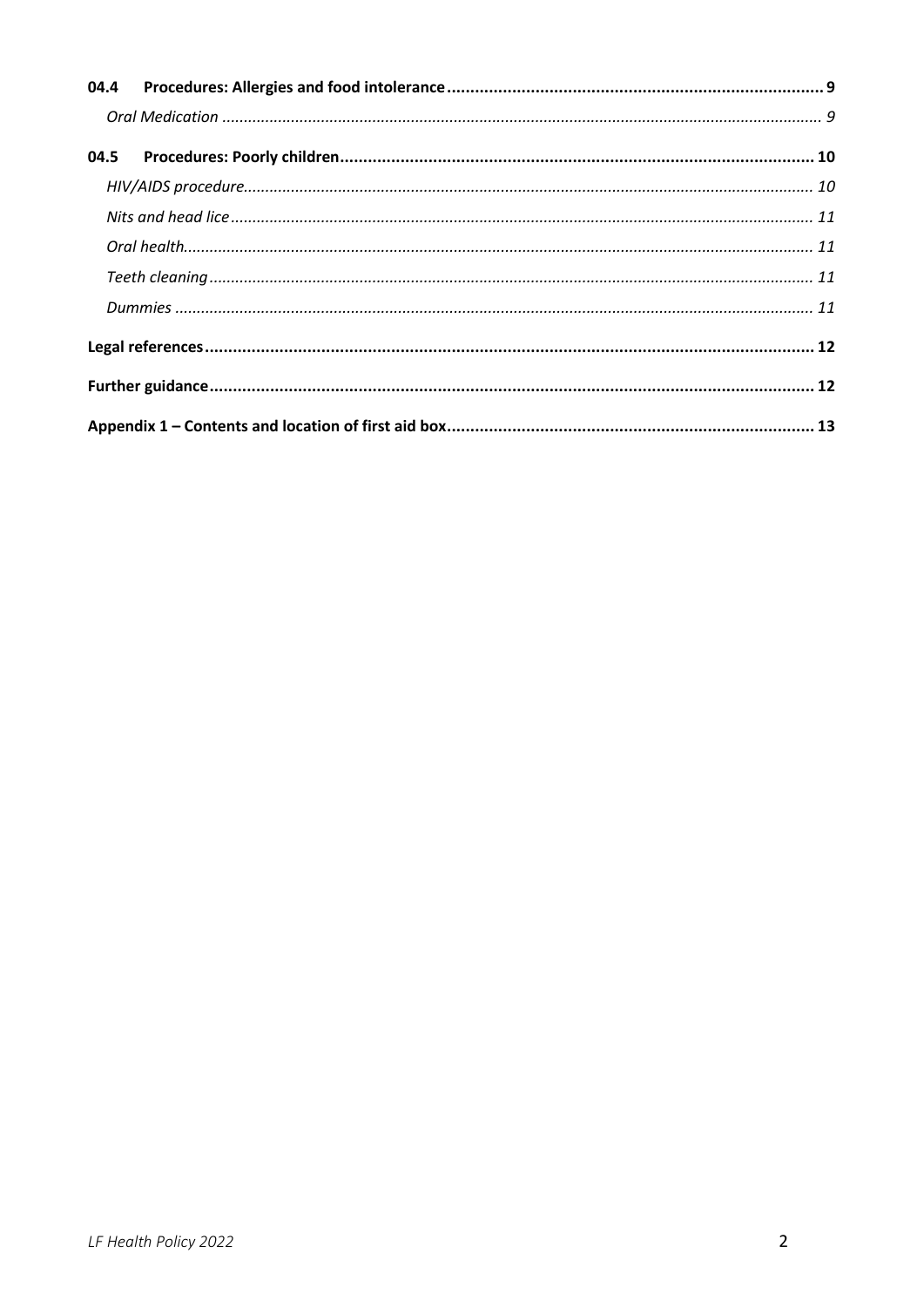# **04. Little Fishes Health Policy**

#### <span id="page-2-2"></span>**Roles and responsibilities**

| Health & Safety Lead                         | Suzanne Franklin-Ferrar | deputy@littlefishesrowledge.org.uk  |
|----------------------------------------------|-------------------------|-------------------------------------|
| <b>Nursery Manager</b>                       | <b>Amber Delves</b>     | manager@littlefishesrowledge.org.uk |
| St. James' Church<br>Health & Safety Officer | <b>Brian Capper</b>     | Capper.bsc@gmail.com                |

#### <span id="page-2-0"></span>**Aim**

The provision at Little Fishes is a suitable, clean, and safe place for children to be cared for, where they can grow and learn. We meet all statutory requirements for promoting health and hygiene and fulfil the criteria for meeting the relevant Early Years Foundation Stage Safeguarding and Welfare requirements.

# <span id="page-2-1"></span>**Objectives**

We promote health through:

- ensuring emergency and first aid treatment is given where necessary
- ensuring that medicine necessary to maintain health is given correctly and in accordance with legal requirements
- identifying allergies and preventing contact with the allergenic substance
- identifying food ingredients that contain recognised allergens, and displaying this information for parents
- promoting health through taking necessary steps to prevent the spread of infection and taking appropriate action when children are ill
- promoting healthy lifestyle choices through diet, exercise and good oral hygiene
- supporting parents right to choose complementary therapies
- pandemic flu planning or illness outbreak management as per DfE, UKHSA and World Health Organisation (WHO) guidance. We currently have a Covid plan and risk assessment specifically for managing health during the Covid pandemic.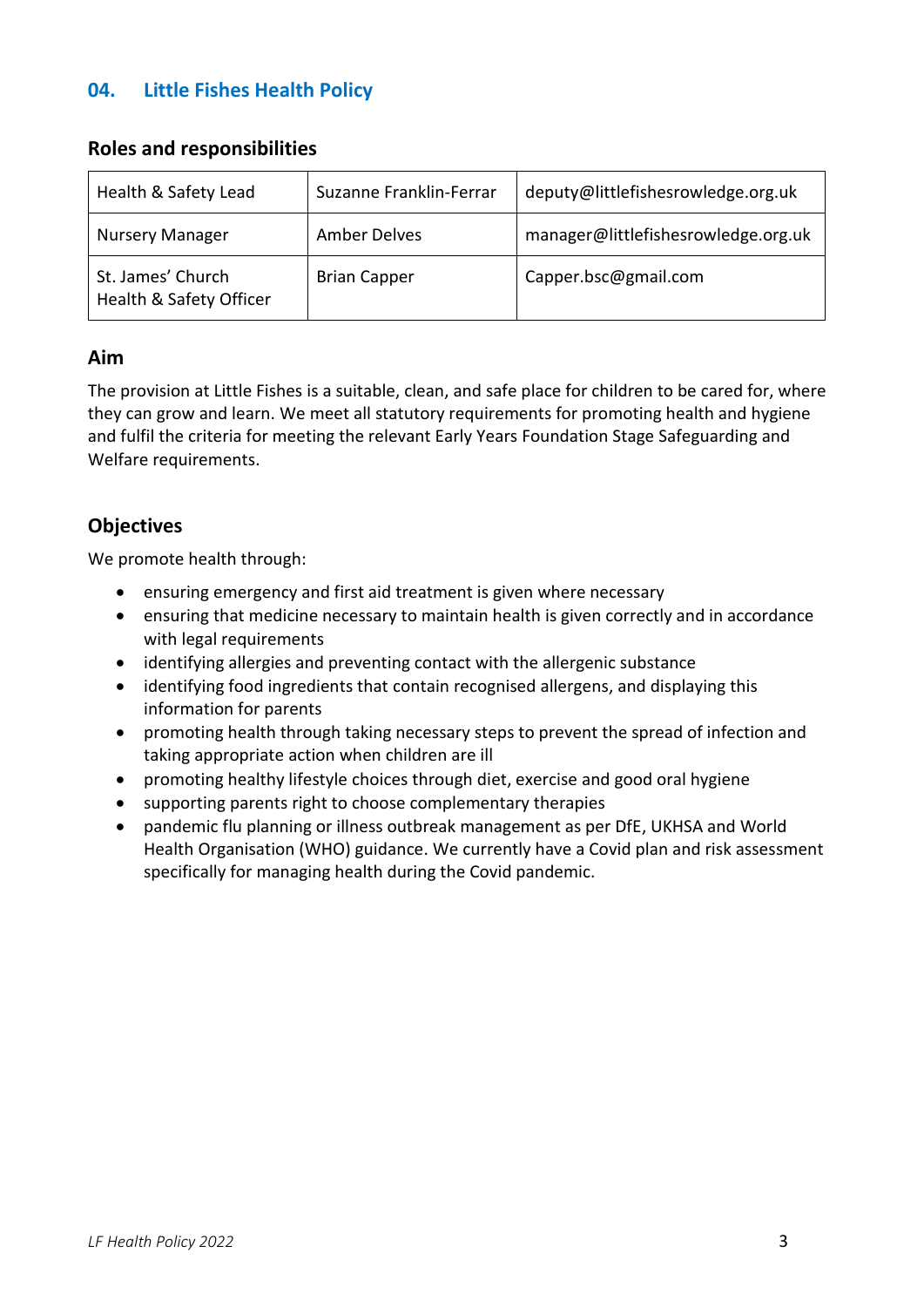#### <span id="page-3-0"></span>**04.1 Procedures: Accidents and emergency treatment**

- Little Fishes provides care for children and promotes health by ensuring emergency and first aid treatment is given as required. There are also procedures for managing food allergies in policy 03. Food Safety and Nutrition.
- Parents' consent to emergency medical treatment consent on the registration form.
- At least one person who has a current paediatric first aid (PFA) certificate is always on the premises and available when children are present. We aim for all our staff to receive paediatric first aid training. First Aid certificates are renewed at least every three years.

#### <span id="page-3-1"></span>**First Aid Boxes**

#### **Person responsible for checking and stocking first aid box:** *Deputy Manager*

- All members of staff know the location of First Aid boxes, the contents of which are in line with St John's Ambulance recommendations (see Appendix 1).
- Vinyl single use gloves are kept near to (not in) the box, as well as a thermometer.
- There is a named person in the setting who is responsible for checking and replenishing the First Aid Box contents.
- Cool packs for bumps are kept in the main kitchen fridges.

#### <span id="page-3-2"></span>**Minor injuries and accidents**

- For minor injuries and accidents, First Aid treatment is given by a qualified first aider; the event is recorded on a *04.1a Little Fishes accident form*. Parents may have a photocopy of the accident form on request.
- Accident forms are kept together and retained in line with the Record and Data Protection policy
- In the event of minor injuries or accidents, parents are normally informed when they collect their child, and asked to sign the accident form.
- For any head injury or if the child is unduly upset, or members of staff have any concerns about the injury, they will contact the parent for clarification of what they would like to do, i.e. collect the child or take them home and seek further advice from NHS 111.
- In the event of a child arriving at Little Fishes with an injury, the injury will be recorded on *06.1d Pre-existing injury form* (See safeguarding policy). First aid is given, if required, and procedures in 06. Safeguarding and Child protection procedures followed.

#### <span id="page-3-3"></span>**Serious accidents or injuries**

- An ambulance is called for children requiring emergency treatment.
- First aid is given until the ambulance arrives on scene. If at any point it is suspected that the child has died, 06.07: Child safety and security: Death of a child on site procedure is implemented and the police are called immediately.
- The registration form is taken to the hospital with the child.
- Parents or carers are contacted and informed of what has happened and where their child is being taken.
- Little Fishes managers arranges for a taxi to take the child and carer to hospital for further checks, if deemed to be necessary.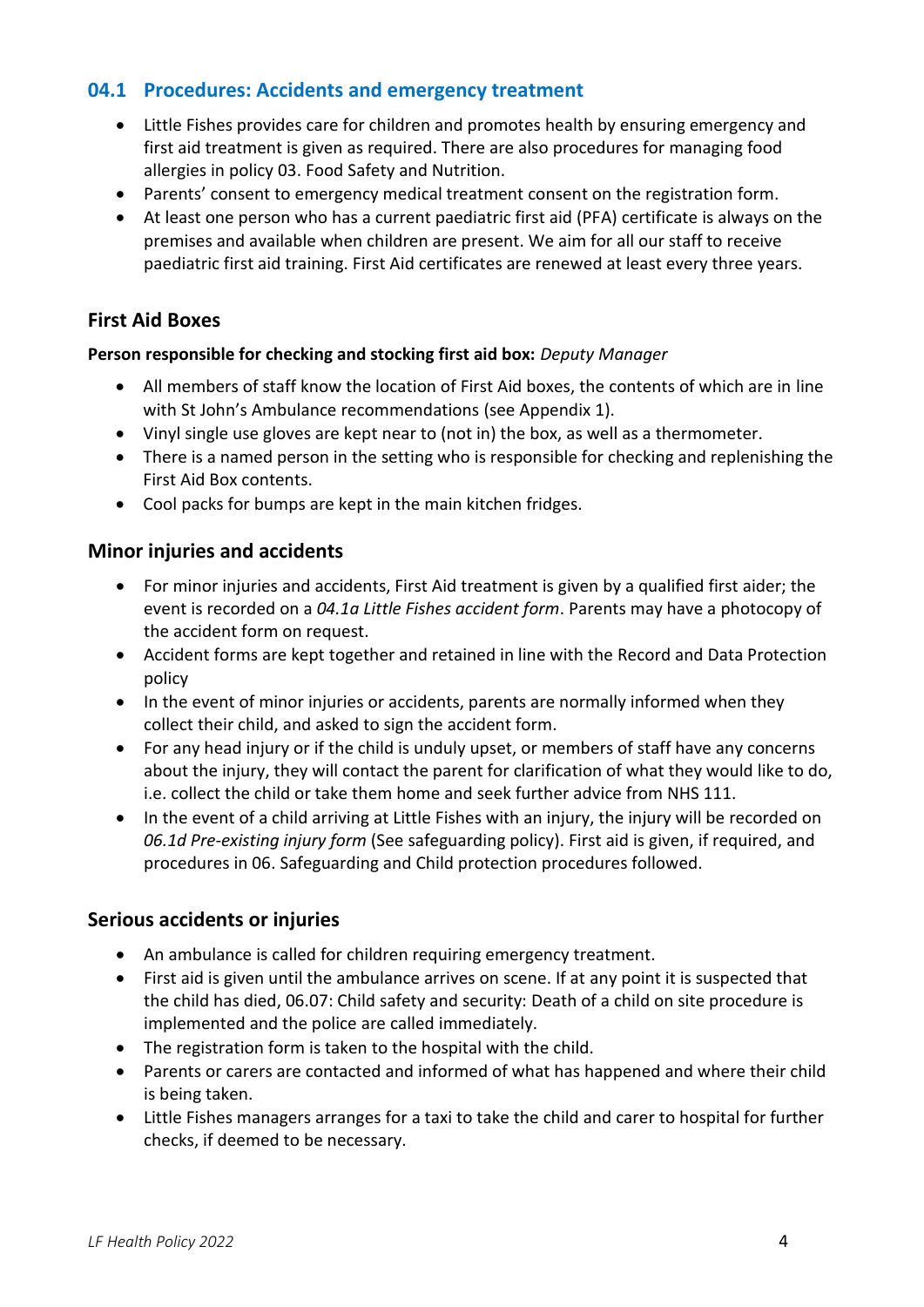### <span id="page-4-0"></span>**Recording and reporting**

- In the event of a serious accident, injury or illness, the designated person responsible for the session notifies the manager (if absent) and the designated Health and Safety lead completes the *06.1c Confidential safeguarding incident report form*. Both are done as soon as possible after the event.
- The manager's line manager and St. James' Health and Safety officer are consulted before a RIDDOR report is filed.
- If required, a RIDDOR form is completed by the St. James' Health and Safety Officer; one copy is sent to the parent, one for the child's file and one for the local authority Health and Safety Officer.
- The Little Fishes Steering Group and trustees are notified by the Little Fishes manager of any serious accident or injury to, or serious illness of, or the death of, any child whilst in their care. Ofsted will be notified and any advice given by them will be acted upon.
- Notification to Ofsted is made as soon as is reasonably practicable and always within 14 days of the incident occurring. The designated person will, after consultation with the Little Fishes Steering Group and trustees, inform local child protection agencies of these events.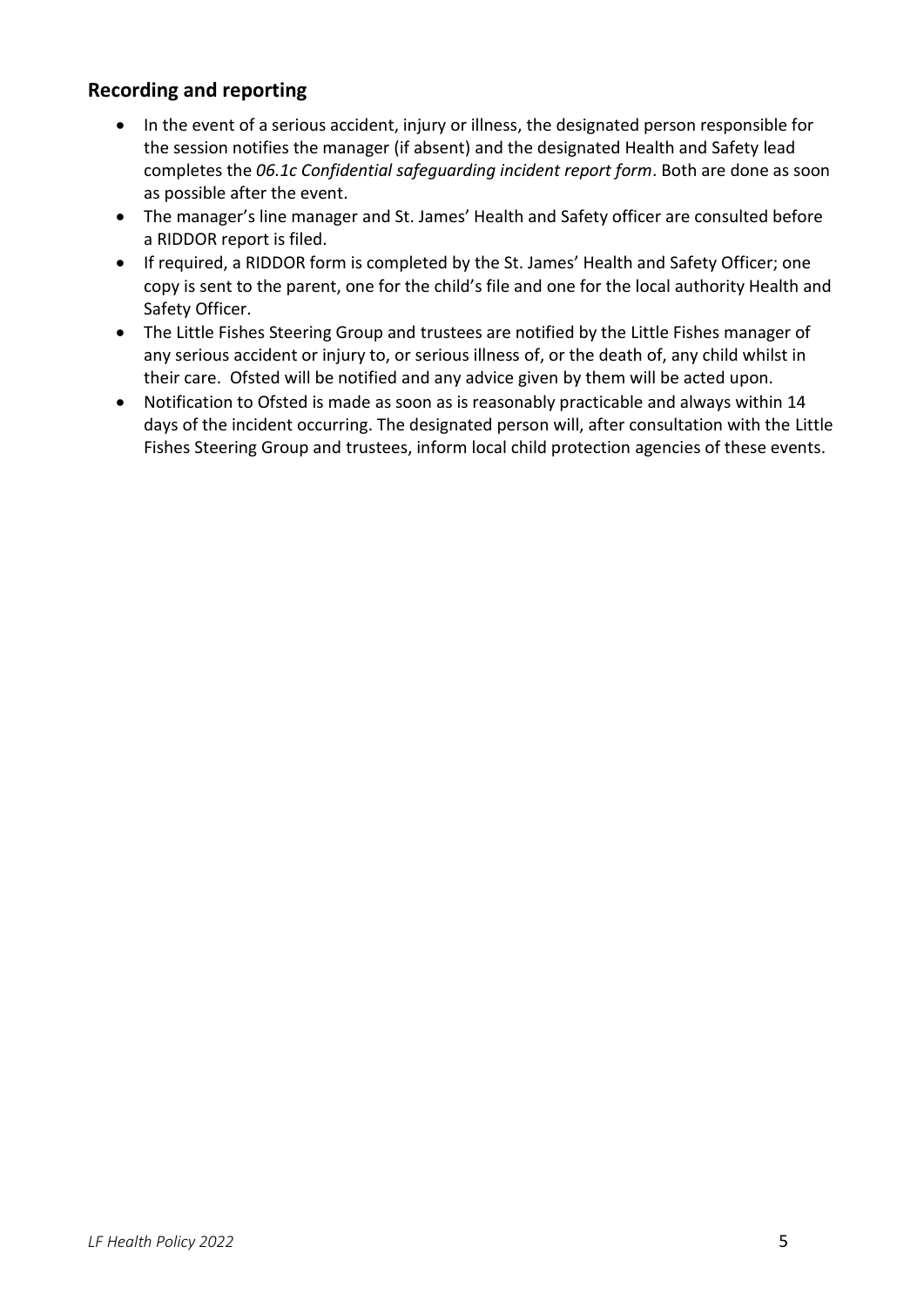#### <span id="page-5-0"></span>**04.2 Procedures: Administration of medicine**

- Key persons are responsible for administering medication to their key children; ensuring consent forms are completed, medicines stored correctly, and records kept.
- Administering medicines during the child's session will only be done if necessary.
- If a child has not been given a prescription medicine before, it is advised that parents keep them at home for 48 hours to ensure no adverse effect, and to give it time to take effect.
- Little Fishes managers must check the insurance policy document to be clear about what conditions must be reported to the insurance provider.

#### <span id="page-5-1"></span>**Consent for administering medication**

- Only a person with parental responsibility (PR), or a foster carer may give consent. A childminder, grandparent, parent's partner who does not have PR, cannot give consent.
- When bringing in medicine, the parent informs the managers, who informs the child's key person/back up key person, if the key person is not available. The setting manager should also be informed.
- The deputy managers will receive the medication and ask parent to sign *04.2a Little Fishes medication form consent form*. A copy of this is kept in the register. No medication is given without these details: full name of child and date of birth, name of medication and strength, who prescribed it, dosage to be given, how the medication should be stored and expiry date, a note of any possible side effects that may be expected, signature and printed name of parent and date
- The managers are responsible for completing the *04.02b Medication Summary Form* in the register and ensuring all staff on duty know these details.
- Staff who receive the medication, check it is in date and prescribed specifically for the current condition. It must be in the original container (not decanted into a separate bottle). It must be labelled with the child's name and original pharmacist's label.
- Medication dispensed by a hospital pharmacy will not have the child's details on the label but should have a dispensing label. Staff must check with parents and record the circumstance of the events and hospital instructions as relayed to them by the parents.

# <span id="page-5-2"></span>**Storage of medicines**

All medicines are stored safely.

- Refrigerated medication is stored in a box in the main kitchen fridge. All staff are briefed about the administration of the medication and this is the responsibility of the deputy managers.
- Unrefrigerated medicine is stored in a box in the kitchen. The children do not have access to this.
- The key person is responsible for ensuring medicine is handed back at the end of the day to the parent.
- For some conditions, medication for an individual child may be kept at the setting. *04.02c Healthcare plan form* must be completed. Key persons check that it is in date and return any out-of-date medication to the parent. In this case medication is locked away daily in the staff filing cabinet.
- Parents do not access where medication is stored, to reduce the possibility of a mix-up with medication for another child, or staff not knowing there has been a change.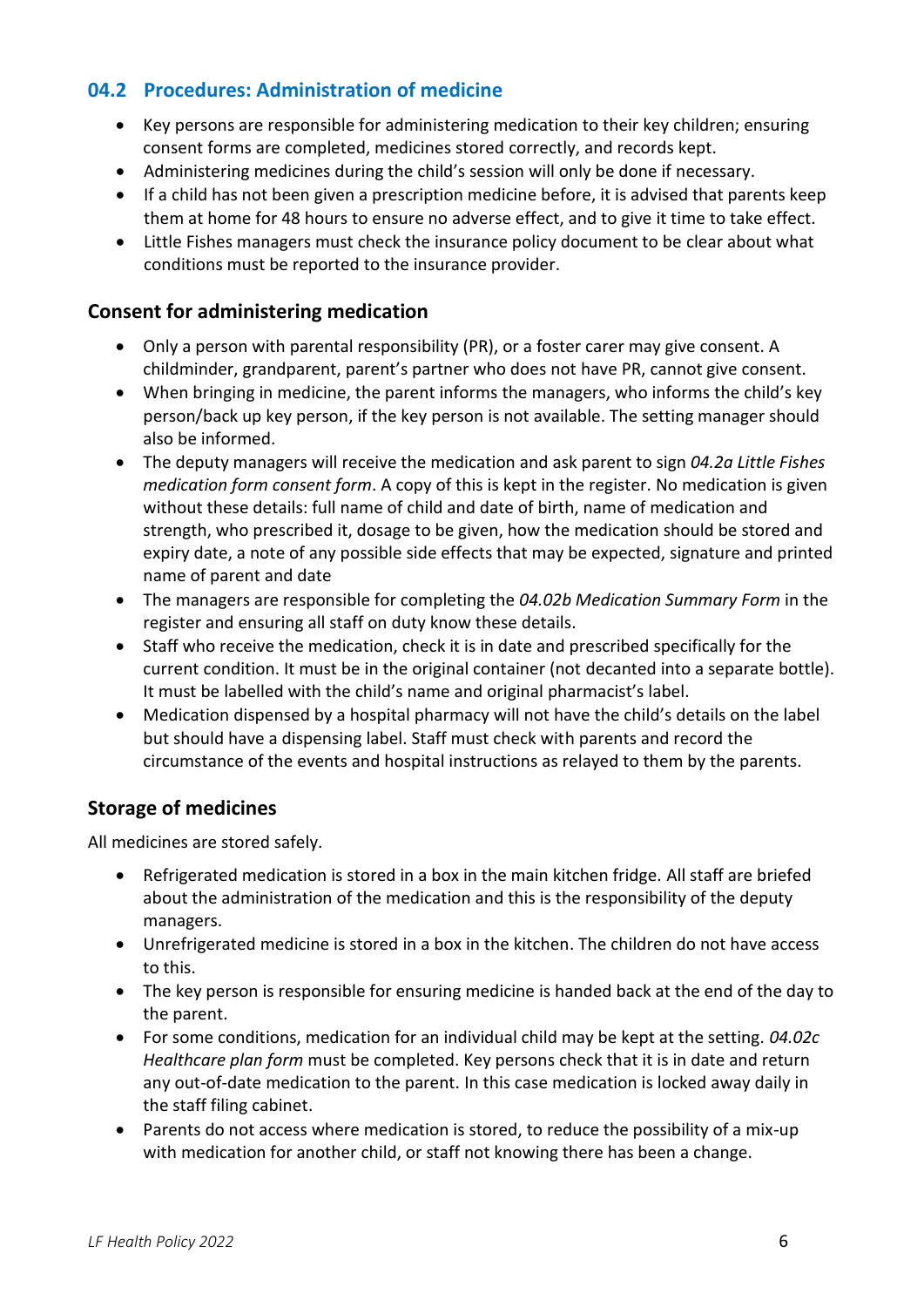### <span id="page-6-0"></span>**Record of administering medicines**

- A record of medicines administered is kept on the medication record form/healthcare plan. This is kept in the register while active and then stored in the child's individual file once completed.
- The record needs to be verified by a parent signature at the end of the day and a witness signs the medicine record book to verify that they have witnessed medication being given correctly according to the procedures here.
- No child may self-administer. If children are capable of understanding when they need medication, e.g. for asthma, they are encouraged to tell their key person what they need. This does not replace staff vigilance in knowing and responding.
- The medication records are monitored to look at the frequency of medication being given. For example, a high incidence of antibiotics being prescribed for a number of children at similar times may indicate a need for better infection control.

# <span id="page-6-1"></span>**Children with long term medical conditions requiring ongoing medication**

- Risk assessment is carried out for children that require ongoing medication. This is the responsibility of the setting manager and key person. Other medical or social care personnel may be involved in the risk assessment.
- Parents contribute to the risk assessment. They are shown around the setting, understand routines and activities and discuss any risk factor for their child.
- For some medical conditions, key staff will require basic training to understand it and know how medication is administered. Training needs is part of the risk assessment.
- Risk assessment includes any activity that may give cause for concern regarding an individual child's health needs.
- Risk assessment also includes arrangements for medicines on outings; advice from the child's GP's is sought, if necessary, where there are concerns.
- *04.2c Health care plan form* is completed fully with the parent; outlining the key person's role and what information is shared with other staff who care for the child.
- The plan is reviewed every six months (more if needed). This includes reviewing the medication, for example, changes to the medication or the dosage, any side effects noted etc.

# <span id="page-6-2"></span>**Managing medicines on trips and outings**

- Children are accompanied by their key person (or back up key person), or other staff member who is fully informed about their needs and medication.
- Medication is taken in a plastic bag (or box) labelled with the child's name, name of medication, copy of the consent form to record administration, with details as above.
- The copy is attached to the *04.2a Little Fishes Medication Consent Form* and the parent signs it.
- <span id="page-6-3"></span>• If a child on medication has to be taken to hospital, the child's medication is taken in a sealed plastic box, clearly labelled as above.

# **Staff taking medication**

Staff taking medication must inform their manager. The medication must be stored securely in secure area away from the children. The manager must be made aware of any contraindications for the medicine so that they can risk assess and take appropriate action as required.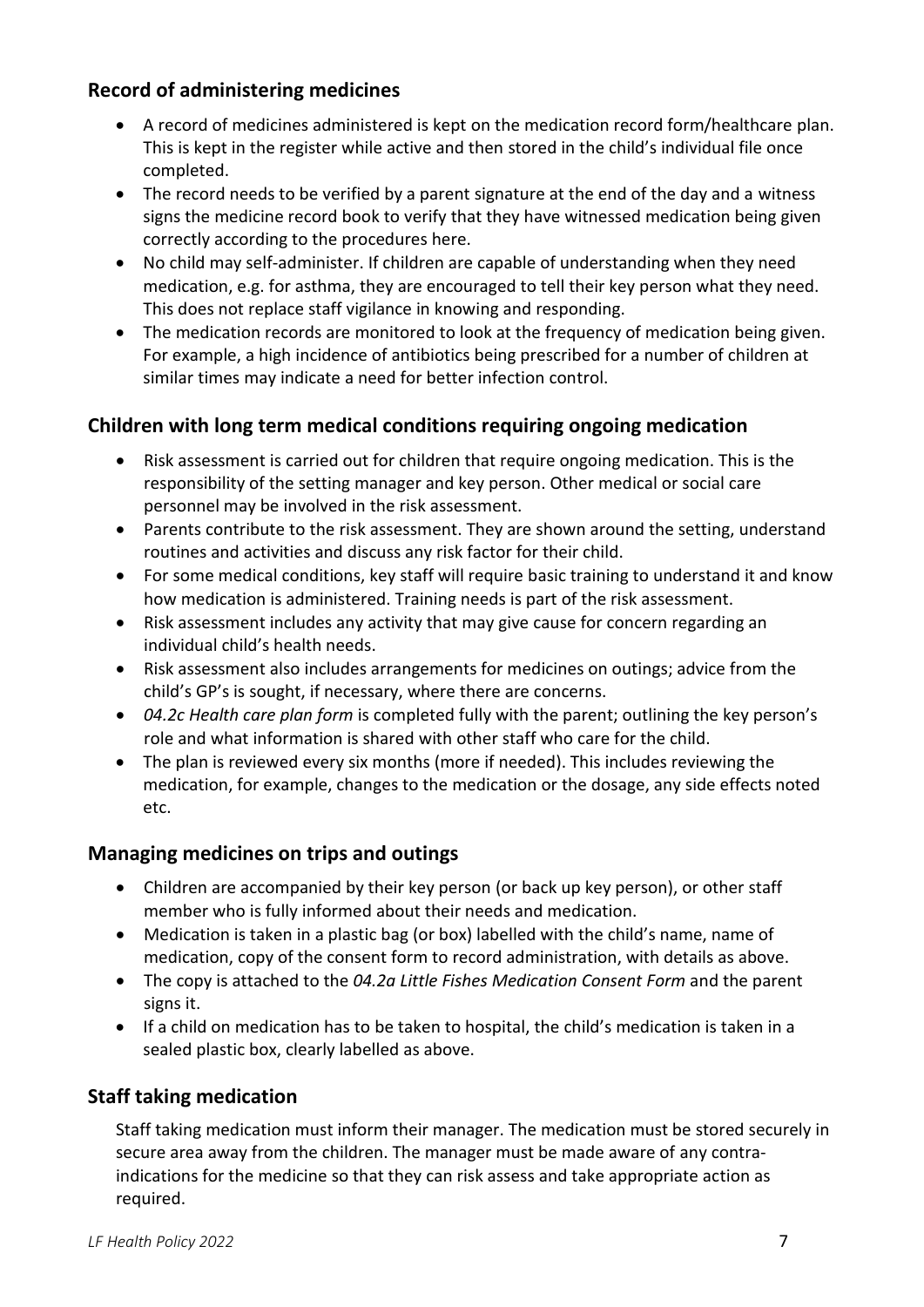### <span id="page-7-0"></span>**04.3 Procedures: Life-saving medication and invasive treatments**

- Life-saving medication and invasive treatments may include adrenaline injections (Epipens) for anaphylactic shock reactions (caused by allergies to nuts, eggs etc) or invasive treatment such as rectal administration of Diazepam (for epilepsy).
- The key person responsible for the intimate care of children who require life-saving medication or invasive treatment will undertake their duties in a professional manner having due regard to the procedures listed above.
- The child's welfare is paramount, and their experience of intimate and personal care should be positive. Every child is treated as an individual and care is given gently and sensitively; no child should be attended to in a way that causes distress or pain.
- The key person works in close partnership with parents/carers and other professionals to share information and provide continuity of care.
- Children with complex and/or long-term health conditions have a health care plan in place which takes into account the principles and best practice guidance given here.
- Key persons have appropriate training for administration of treatment and are aware of infection control best practice, for example, using personal protective equipment (PPE).
- Key persons speak directly to the child, explaining what they are doing as appropriate to the child's age and level of comprehension.
- Children's right to privacy and modesty is respected. Another practitioner is usually present during the process.

### <span id="page-7-1"></span>**Record keeping**

- For a child who requires invasive treatment the following must be in place from the outset: a letter from the child's GP/consultant stating the child's condition and what medication if any is to be administered, written consent from parents allowing members of staff to administer medication, proof of training in the administration of such medication by the child's GP, a district nurse, children's nurse specialist or a community paediatric nurse and *04.2c Health care plan*.
- Copies of all letters relating to these children must be sent to the insurance provider for appraisal.
- Confirmation will then be issued in writing confirming that the insurance has been extended. A record is made in the medication record log of the intimate/invasive treatment each time it is given.

#### <span id="page-7-2"></span>**Physiotherapy**

- Children who require physiotherapy whilst attending the setting should have this carried out by a trained physiotherapist.
- If it is agreed in the health care plan that the key person should undertake part of the physiotherapy regime, then the required technique must be demonstrated by the physiotherapist personally; written guidance must also be given and reviewed regularly. The physiotherapist should observe the practitioner applying the technique in the first instance.

# <span id="page-7-3"></span>**Safeguarding/child protection**

• Practitioners recognise that children with SEND are particularly vulnerable to all types of abuse, therefore the safeguarding procedures are followed rigorously.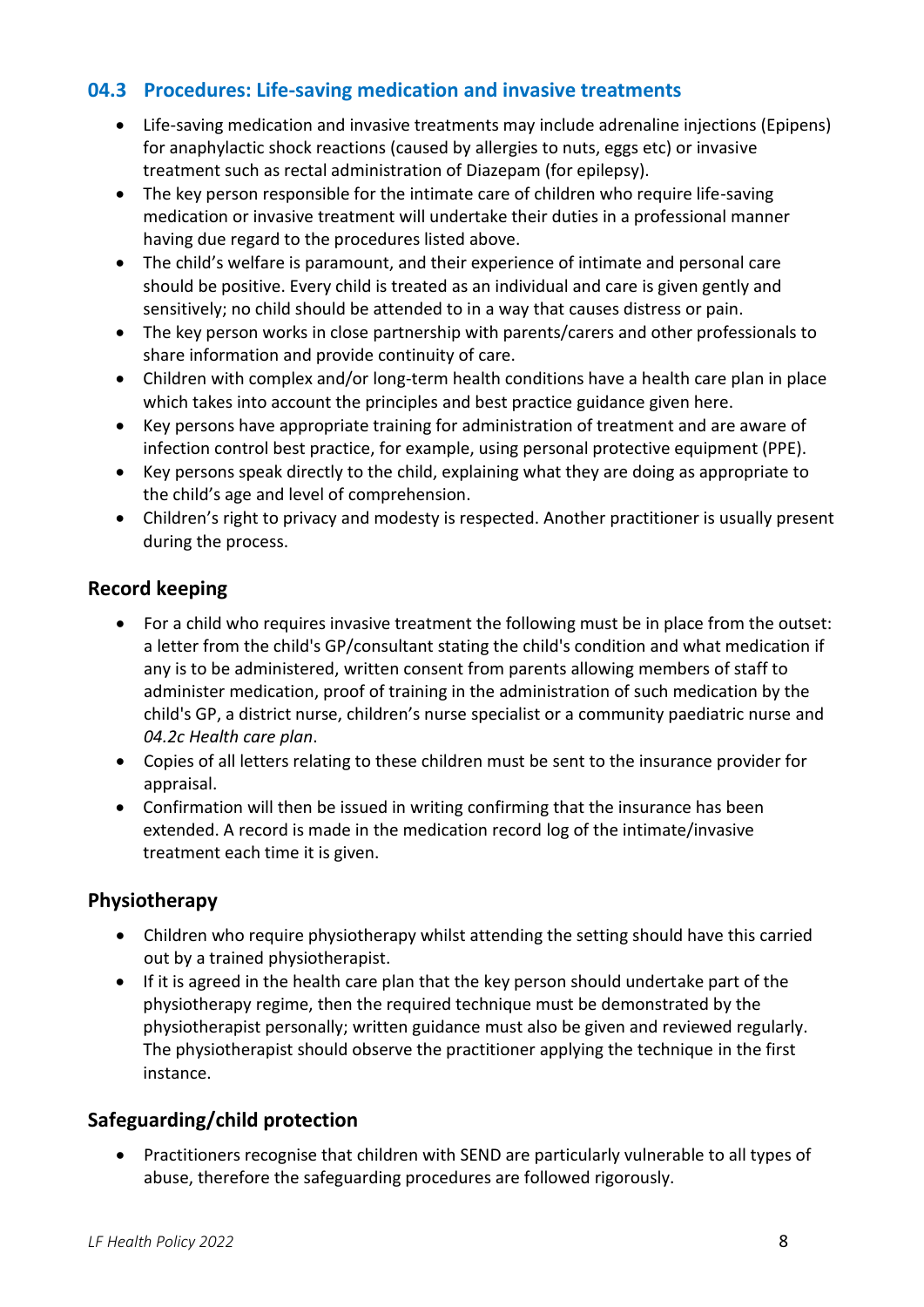• If a practitioner has any concerns about physical changes noted during a procedure, for example unexplained marks or bruising then the concerns are discussed with the designated person for safeguarding and the relevant procedure is followed.

**Treatments such as inhalers or Epi-pens must be immediately accessible in an emergency.**

#### <span id="page-8-0"></span>**04.4 Procedures: Allergies and food intolerance**

- When a child starts at the setting, parents are asked if their child has any known allergies or food intolerance. This information is recorded on the registration form.
- If a child has a mild allergy or food intolerance, *04.4a Little Fishes Allergy Risk Assessment Form* is completed with the following information: the risk identified – the allergen (i.e. the substance, material or living creature the child is allergic to such as nuts, eggs, bee stings, cats etc.), the level of risk, taking into consideration the likelihood of the child coming into contact with the allergen, control measures, such as prevention from contact with the allergen, review measures
- If the child has a severe allergy or food intolerance *04.2c Health care plan form* must be completed with: the nature of the reaction e.g. anaphylactic shock reaction, including rash, reddening of skin, swelling, breathing problems etc., managing allergic reactions, medication used and method (e.g. Epipen)
- In the case of food allergies, the child's name is added to the medical summary list**,** a copy of which is in the register and in the Food safety record file (see food safety policy)
	- A copy of the risk assessment and health care plan is kept in the register and is shared with all staff and is also kept in the kitchens Food safety file.
	- Parents show staff how to administer medication in the event of an allergic reaction.
	- No nuts or nut products are used within the setting.
	- Parents are made aware, so that no nut or nut products are accidentally brought in. They are regularly reminded by emails.
	- Any foods containing food allergens are identified on children's snack board and snack record in the food safety file.

#### <span id="page-8-1"></span>**Oral Medication**

- Oral medication (including inhalers) must be prescribed or have manufacturer's instructions written on them.
- Staff must be provided with clear written instructions for administering such medication.
- All procedures are adhered to for the correct storage and administration of the medication.
- The setting must have the parents' prior written consent. Consent is kept on file.
- For other life-saving medication and invasive treatments please refer to 04.2 Administration of medicine. **\*\***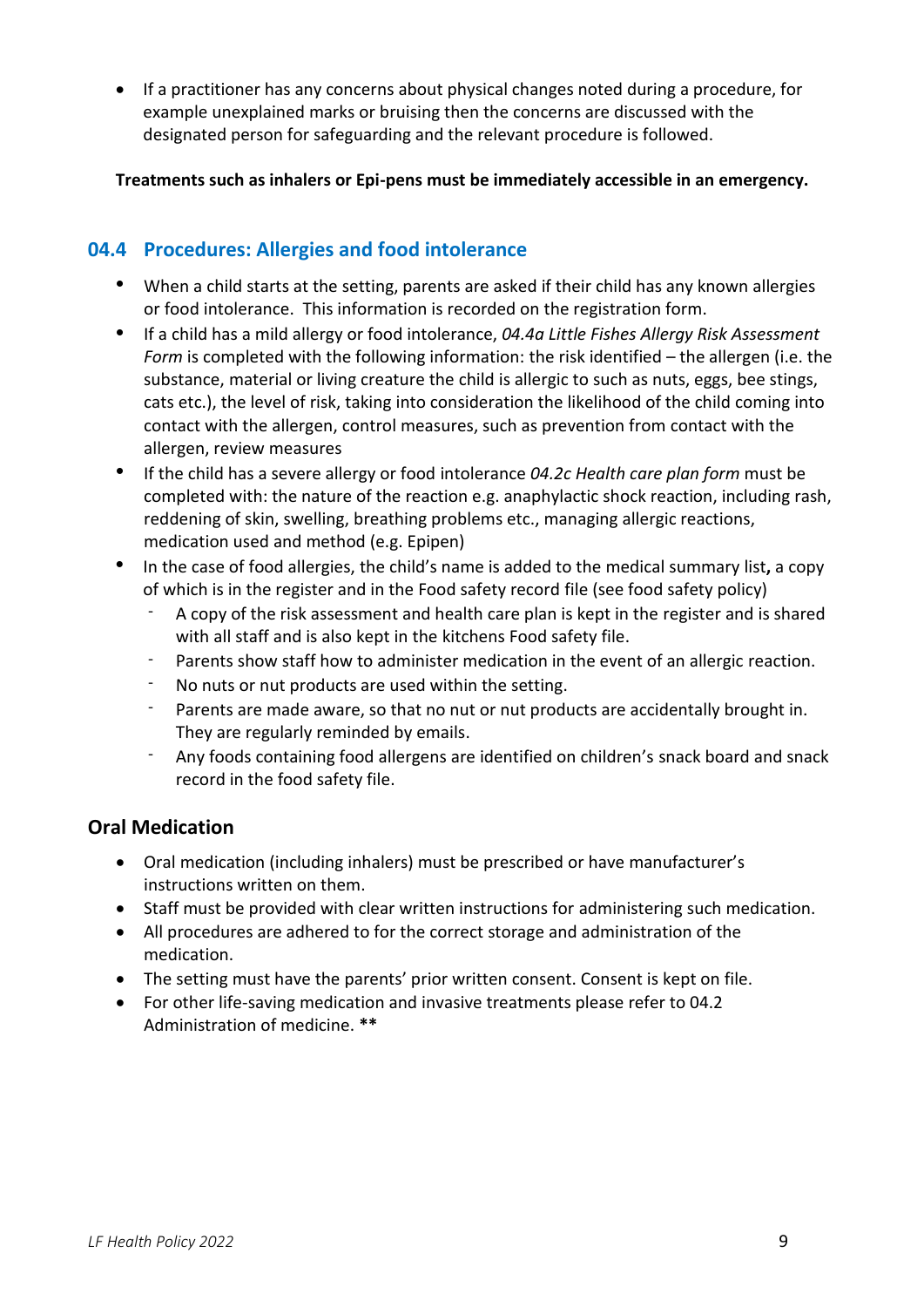### <span id="page-9-0"></span>**04.5 Procedures: Poorly children**

- If a child appears unwell during the day, for example has a raised temperature, sickness, diarrhoea or pains, particularly in the head or stomach then the setting manager calls the parents and asks them to collect the child or send a known carer (emergency contact) to collect on their behalf.
- If a child has a raised temperature, they are kept cool by removing top clothing, and kept away from draughts.
- A child's temperature is taken and checked regularly, using an electronic scan thermometer.
- Use of Paracetamol based medicines (e.g. Calpol, Nurofen) We cannot take bottles of non-prescription medicine from parents to hold on a 'just in case' basis, unless there is an immediate reason for doing so. Settings do not normally keep such medicine on the premises as they are not allowed to 'prescribe'. Such medicine should never be used to reduce temperature so that a child can stay in the care of the setting for a normal day.
- In an emergency an ambulance is called and the parents are informed.
- Parents are advised to seek medical advice before returning them to the setting; the setting can refuse admittance to children who have a raised temperature, sickness and diarrhoea or a contagious infection or disease.
- Where children have been prescribed antibiotics for an infectious illness or complaint, parents are asked to keep them at home for 48 hours, to monitor child's reaction.
- After diarrhoea or vomiting, parents are asked to keep children home for 48 hours following the last episode.
- The setting has a contingency plan for additional measures it would use in the event of an outbreak. Government and public health advice would be sought and followed. Some activities such as sand and water play, and self-serve snack will be suspended for the duration of any outbreak.
- The setting has information about excludable diseases and exclusion times.
- The setting manager notifies their line manager if there is an outbreak of an infection (affects more than 3-4 children/adults) and keeps a record of the numbers and duration of each event.
- The setting manager has a list of notifiable diseases and contacts UKHSA (currently and /or D of E and Ofsted / HCC (if required) in the event of an outbreak.
- If staff suspect that a child who falls ill whilst in their care is suffering from a serious disease that may have been contracted abroad, such as Ebola, immediate medical assessment is required. The setting manager or deputy calls NHS 111 and informs parents.

# <span id="page-9-1"></span>**HIV/AIDS procedure**

HIV virus, like other viruses such as Hepatitis, (A, B and C), are spread through body fluids. Hygiene precautions for dealing with body fluids are the same for all children and adults. Please refer to Health and Safety Policy for more detailed guidance.

- Single use vinyl gloves and aprons are worn when changing children's nappies, pants and clothing that are soiled with blood, urine, faeces or vomit.
- Protective rubber gloves are used for cleaning/sluicing clothing after changing.
- Soiled clothing is rinsed and bagged for parents to collect.
- Spills of blood, urine, faeces or vomit are cleared using mild disinfectant solution and mops; cloths used are disposed of with clinical waste.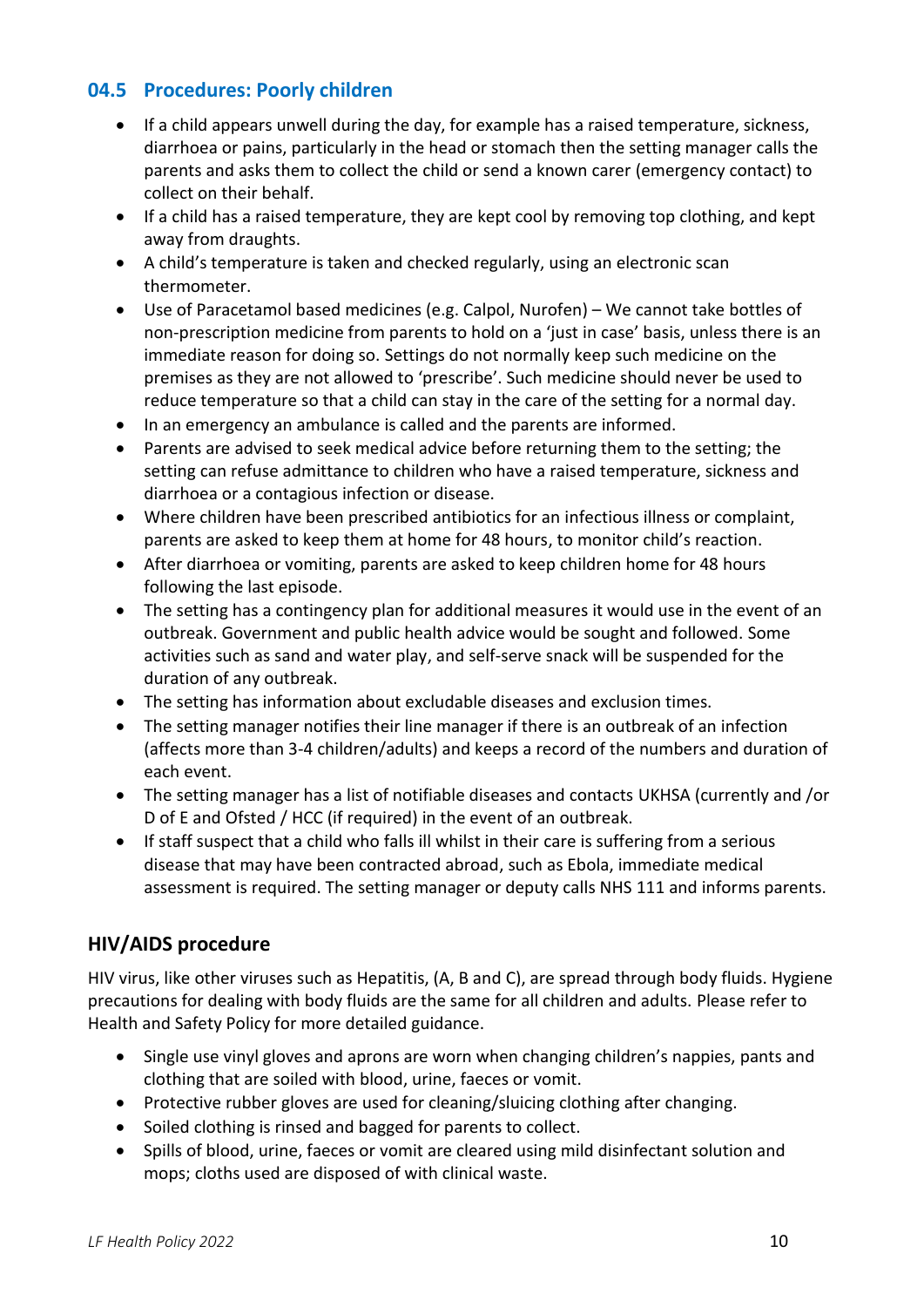- Tables and other furniture or toys affected by blood, urine, faeces or vomit are cleaned using a disinfectant.
- Children are strongly discouraged from putting toys in mouths but if so they are kept clean and plastic toys cleaned in sterilising solution regularly.

### <span id="page-10-0"></span>**Nits and head lice**

- Nits and head lice are not an excludable condition; although in exceptional cases parents may be asked to keep the child away from the setting until the infestation has cleared.
- On identifying cases of head lice, all parents are informed and asked to treat their child and all the family, using current recommended treatments methods if they are found.

# <span id="page-10-1"></span>**Oral health**

Little Fishes provides care for children's health by promoting oral health and hygiene, encouraging healthy eating, healthy snacks and tooth brushing. It is beneficial for us all to have a clear understanding of how to support our children with oral health. It is said that 25% of children under the age of 5 experience tooth decay. This can be a result of eating a poor diet, brushing teeth less than twice a day with appropriate toothpaste or coming from a deprived background.

It is therefore important for us to support children with oral health, as their first experiences can have a great impact on the rest of their lives. By supporting them, we can teach them about their mouths, introduce them to good habits and normalise dental visits.

- Fresh drinking water is always available and easily accessible.
- Children have their own labelled water bottles in nursery to which they can have a drink when needed throughout the session. Only water is allowed in the bottles during Nursery sessions.
- In partnership with parents, children are encouraged to use an open free-flowing cup and discouraged from using bottles and sippy cups.
- Only water and milk are served with morning snacks. Sugary drinks are not served.
- Children are offered healthy nutritious snacks with no added sugar.
- Parents are encouraged to only provide one small confectionary/sweet treat in lunch boxes if required.
- Oral health will be included in learning opportunities and activities where it is appropriate.

# <span id="page-10-2"></span>**Teeth cleaning**

Children do not need to clean their teeth at Little Fishes during the day. The setting liaises with parents and seeks advise from local oral health teams when necessary.

# <span id="page-10-3"></span>**Dummies**

If children are still using dummies when attending Little Fishes parents are advised to stop using dummies as soon as possible. If a child brings a dummy into the setting it will be placed in the child's bag until the end of the day. Dummies will not be given to comfort children during the day.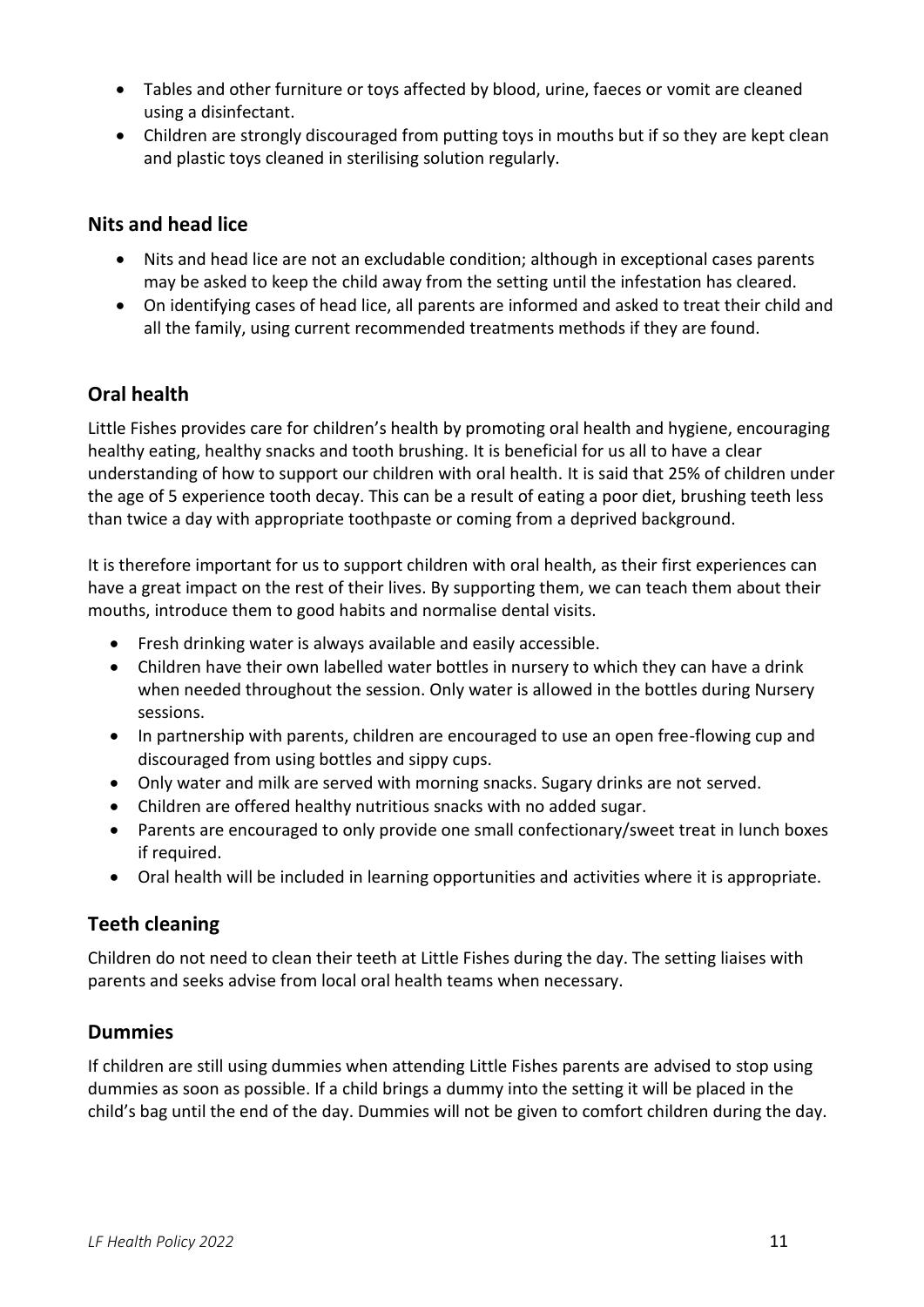#### <span id="page-11-0"></span>**Legal references**

- Medicines Act (1968)
- Reporting of Injuries, Diseases and Dangerous Occurrences Regulations 2013 (RIDDOR)
- Control of Substances Hazardous to Health (COSHH) Regulations (2002)
- Health and Safety (First Aid) Regulations 1981
- Food Information Regulations 2014

#### <span id="page-11-1"></span>**Further guidance**

- Accident Record (Early Years Alliance 2019)
- Medication Administration Record (Early Years Alliance 2019)
- Good Practice in Early Years Infection Control (Pre-school Learning Alliance 2009)
- Medication Administration Record (Early Years Alliance 2019)
- Guidance on infection control in schools and other childcare settings (Public Health Agency)

[https://www.publichealth.hscni.net/sites/default/files/Guidance\\_on\\_infection\\_control\\_in](https://www.publichealth.hscni.net/sites/default/files/Guidance_on_infection_control_in%20schools_poster.pdf) [%20schools\\_poster.pdf](https://www.publichealth.hscni.net/sites/default/files/Guidance_on_infection_control_in%20schools_poster.pdf)

- Infant & Toddler Forum: Ten Steps for Healthy Toddlers [www.infantandtoddlerforum.org/toddlers-to-preschool/healthy-eating/ten-steps-for](http://www.infantandtoddlerforum.org/toddlers-to-preschool/healthy-eating/ten-steps-for-healthy-toddlers/)[healthy-toddlers/](http://www.infantandtoddlerforum.org/toddlers-to-preschool/healthy-eating/ten-steps-for-healthy-toddlers/)
- Top Tips for ditching the dummy <https://healthforunder5s.co.uk/sections/toddler/top-tips-for-ditching-the-dummy/>

<span id="page-11-2"></span>

| This policy was adopted on: 01/04/22 |                     |
|--------------------------------------|---------------------|
| Review date (24 months):             | 01/04/23            |
| Name of Manager:                     | <b>Amber Delves</b> |
| Signature:                           | A Delves.           |